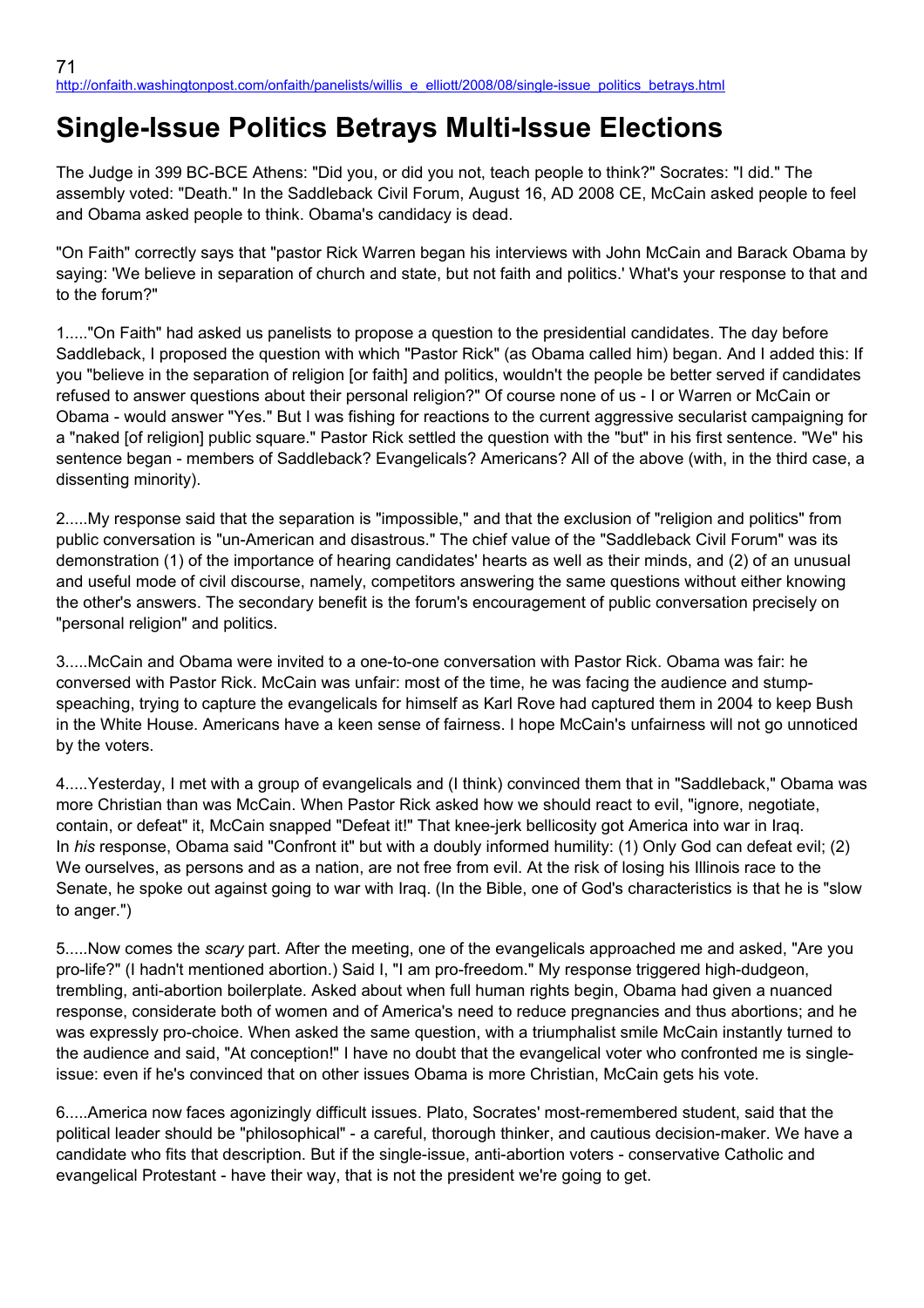**Comments Please report offensive comments below.**

AND WE HAVE TAKEN RELIGION OUT OF GOVERNMENT ??

SENATOR OBAMA,THIS JUDICIAL INJUSTICE HAS BECOME AN AMERICAN ART FORM,AND NO LONGER CAN BE KEPT HIDDEN OR SECRET FROM THE AMERICAN PEOPLE !!!

 $\mathbf{b}$ 

WHEN AMERICANS WERE TOLD THE TRUTH BY THIS HONEST BLACK LEADER,WHO WENT ON TO BECOME A US PRESIDENT !!!

LETS ALL HOPE OUR MEDIA FRIENDS CONTINUE TO SHOW AN INTEREST IN REPORTING ON THIS AMERICAN HORROR FACING THESE (TENS OF THOUSANDS) FORGOTTEN AND TRAPPED POORER AMERICANS, AND HOW THIS PRESIDENTIAL CONTENDER HANDLES THIS VERY SERIOUS ISSUE FACING AMERICA?S LATINO AND BLACK AMERICAN COMMUNITIES ????

WITH 80% OF THE BLACK AMERICAN VOTERS SAYING THEY SUPPORT SENATOR OBAMA IN THIS PRESIDENTIAL ELECTION, IT IS ONLY FAIR FOR EVERYONE TO KNOW PRIOR BEING ELECTED OUR NEXT PRESIDENT OF THE UNITED STATES HOW THIS DEMOCRATIC SENATOR TRULY FEELS ABOUT THIS AMERICAN JUDICIAL INJUSTICE CONTINUING TO INFLICT GRAVE HARM ON THE BLACK & LATINO AMERICAN FAMILIES AND THEIR COMMUNITIES NATIONWIDE ??????

\*\*\* WHEN GOD?S FACE BECAME VERY RED \*\*\*

THE US SUPREME COURT GAVE ENEMY COMBATANTS FEDERAL APPEAL HC RIGHTS LAWYERS AND PROPER ACCESS TO US FEDERAL COURTS,AND POORER AMERICANS (MANY EVEN ON DEATH ROW) ARE DENIED PROPER FEDERAL APPEAL LEGAL REPRESENTATION TO OUR US FEDERAL COURTS OF APPEAL, AND ROTTING IN AMERICAN PRISONS NATIONWIDE ?????????

\*\*\*\* INNOCENT AMERICANS ARE DENIED REAL HC RIGHTS WITH THEIR FEDERAL APPEALS ! THE AMERICAN PEOPLE ARE \$LOWLY FINDING OUT HOW EA\$Y IT I\$ FOR MIDDLE CLA\$\$ AND WORKING POOR AMERICAN\$ TO FALL VICTIM TO OUR U\$ MONETARY JUDICIAL \$Y\$TEM.

\*\*\*\*WHEN THE US INNOCENT WERE ABANDONED BY THE GUILTY \*\*\*\*

The prison experts have reported that there are 100,000 innocent Americans currently being falsely imprisoned along with the 2,300,000 total US prison population nationwide.

Since our US Congress has never afforded poor prison inmates federal appeal legal counsel for their federal retrials,they have effectively closed the doors on these tens of thousands of innocent citizens ever being capable of possibly exonerating themselves to regain their freedom through being granted new retrials.

This same exact unjust situation was happening in our Southern States when poor and mostly uneducated Black Americans were being falsely imprisoned for endless decades without the needed educational skills to properly submit their own written federal trial appeals.

This devious and deceptive judicial process of making our poor and innocent prison inmates formulate and write their own federal appeal legal cases for possible retrials on their state criminal cases,is still in effect today even though everyone in our US judicial system knows that without proper legal representation, these tens of thousands of innocent prison inmates will be denied their rightful opportunities of ever being granted new trials from our federal appeal judges!!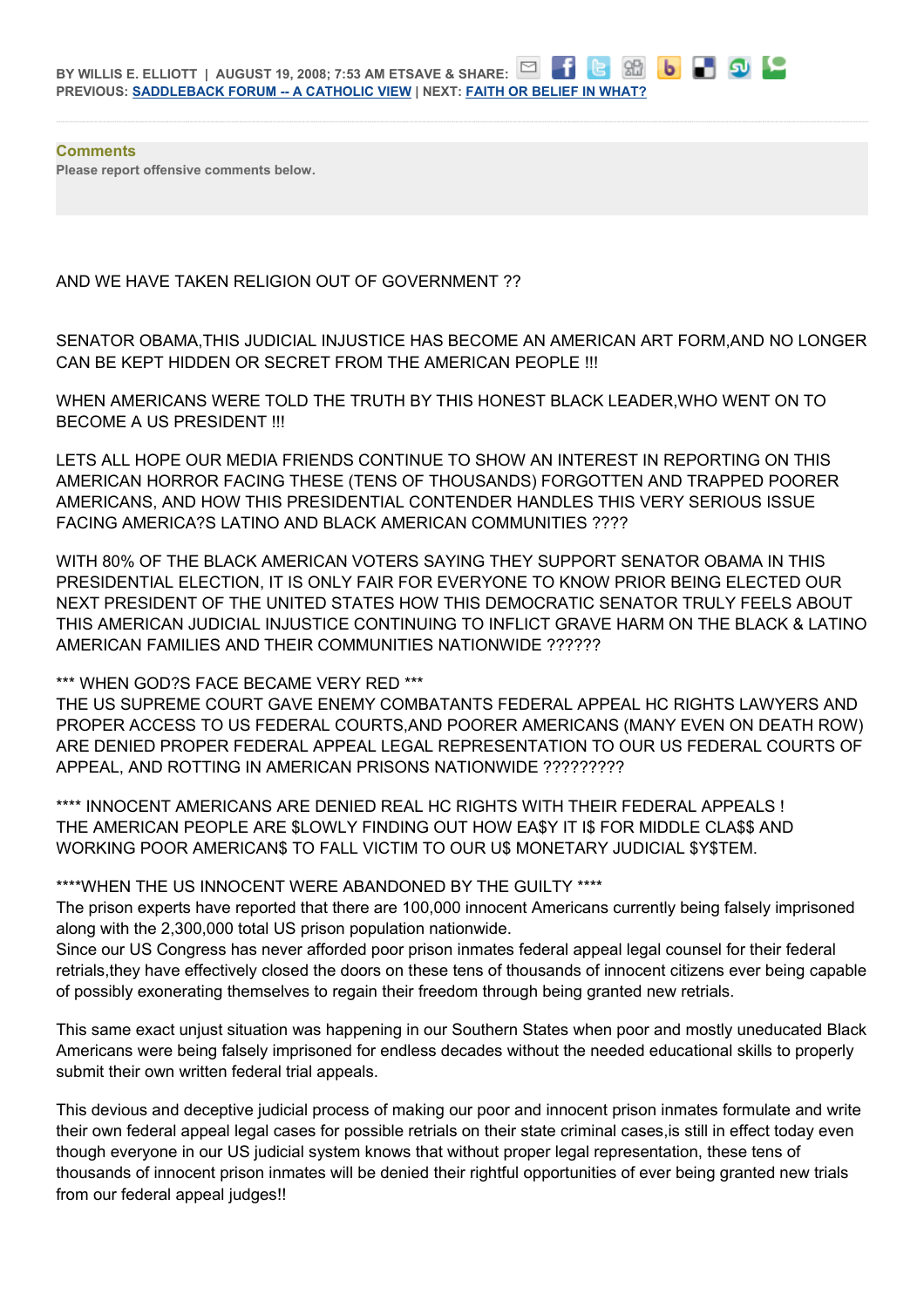Sadly, the true US \*legal\* Federal Appeal situation that occurs when any of our uneducated American prison inmates are forced to attempt to submit their own written Federal Appeals (from our prisons nationwide) without the assistance of proper legal counsel, is that they all are in reality being denied their legitimate rights for Habeas Corpus and will win any future Supreme Court Case concerning this injustice!

For our judicial system and our US Congressional Leaders Of The Free World to continue to pretend that this is a real and fair opportunity for our American Middle Class and Working Poor Citizens, only delays the very needed future change of Federal Financing of all these Federal appeals becoming a normal formula of Our American judicial system.

It was not so very long ago that Public Defenders became a Reality in this country.Prior that legal reality taking place, their were also some who thought giving anyone charged with a crime a free lawyer was a waste of taxpayers \$\$.

This FACADE and HORROR of our Federal Appeal proce\$\$ is not worthy of the Greatest Country In The World!

\*\*\*GREAT SOCIETIES THAT DO NOT PROTECT EVEN THEIR INNOCENT, BECOME THE GUILTY!

A MUST READ ABOUT AMERICAN INJUSTICE: 1) YAHOO AND 2) GOOGLE MANNY GONZALES THE KID THAT EVERYONE FORGOT IN THE CA PRISON SYSTEM. \*\* A JUDICIAL RIDE OF ONES LIFE !

lawyersforpooramericans@yahoo.com (424-247-2013)

**POSTED BY: DOUGLAS FIELD | SEPTEMBER 3, 2008 1:16 PM [REPORT OFFENSIVE COMMENT](mailto:blogs@washingtonpost.com?subject=On%20Faith%20Panelists%20Blog%20%20%7C%20%20DOUGLAS%20FIELD%20%20%7C%20%20Single-Issue%20Politics%20Betrays%20Multi-Issue%20Elections%20%20%7C%20%204523968&body=%0D%0D%0D%0D%0D================%0D?__mode=view%26_type=comment%26id=4523968%26blog_id=618)**

Arian

**POSTED BY: ANONYMOUS | AUGUST 28, 2008 5:23 PM [REPORT OFFENSIVE COMMENT](mailto:blogs@washingtonpost.com?subject=On%20Faith%20Panelists%20Blog%20%20%7C%20%20Anonymous%20%20%7C%20%20Single-Issue%20Politics%20Betrays%20Multi-Issue%20Elections%20%20%7C%20%204511885&body=%0D%0D%0D%0D%0D================%0D?__mode=view%26_type=comment%26id=4511885%26blog_id=618)**

& , includes MONARCHY, in "ANY" Way, Shape & Form! Destroy the [CHURCH Leaders , aka Enemy of the , devilishly intervening in OUR Secular Leaders purpose via man made ] before they Destroy [kaka on] Ye, like Mr. Wright, aka did to Obama's mind , intelligence, et al .

**POSTED BY: ANONYMOUS | AUGUST 28, 2008 5:08 PM [REPORT OFFENSIVE COMMENT](mailto:blogs@washingtonpost.com?subject=On%20Faith%20Panelists%20Blog%20%20%7C%20%20Anonymous%20%20%7C%20%20Single-Issue%20Politics%20Betrays%20Multi-Issue%20Elections%20%20%7C%20%204511870&body=%0D%0D%0D%0D%0D================%0D?__mode=view%26_type=comment%26id=4511870%26blog_id=618)**

Note SUSAN K. , Oprah Winfrey, David Sheim et al, Please do not prop-up Mr. Obama as some 'Black-Moses'. He is in fact not!

Only & Justly (to selves & others) think of Mr. Obama as "CONSCiOUSNESS [Americas] Whose TiME is Cometh! And a Test of TiME.

From EXPERiENCE And as a carcassion [Ashkenazi] American-Israeli raised by brown [Afrikaan] America-Aficans, that they [non Aboriginal Americans Africaans. europeans, Easterners..] hath their share of SLAVERY , same like (less or worse) happened to "i" Family (white) did when Perished via Cathoholic/Agnostic Pope Fearing Satan Adolf HiTLER rein on me DAD's side & Devil Advocate Catholic/Atheist Joseph STALiN murdered on my MOTHERs side!

POiNT: American Black Folk (good & Bad) Should be greatfull to their AMERiCAN Roots & not African Roots or Asian roots or Euro roots or Mid East, West, North & or South ROOT(s)! Think of U.S. of A.,'s as being a Holy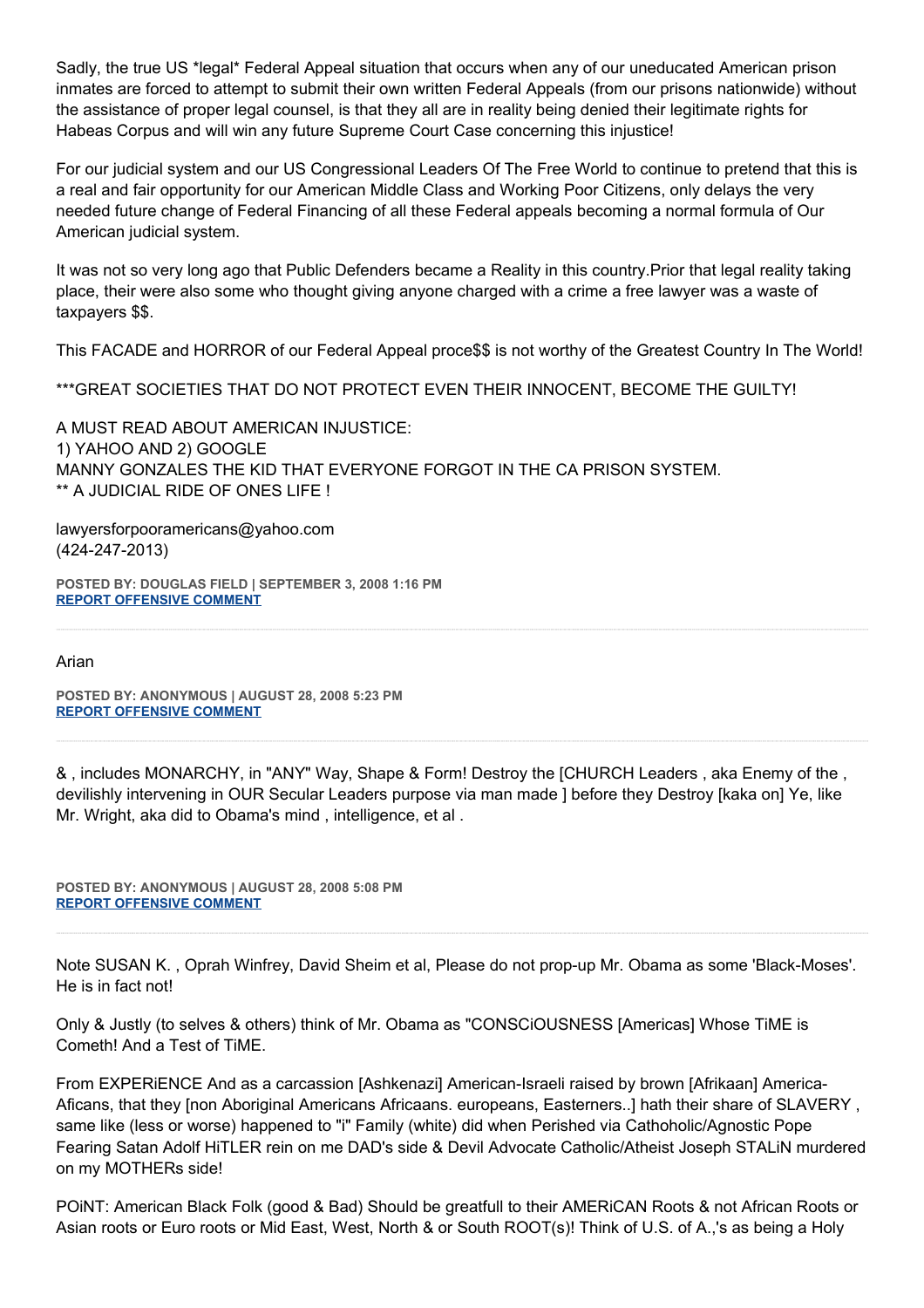Cosmic Blesseth Nebula-Made Continent of Americas. The TRUE (opposite of MYTH) "Promised Land' , as M.L.K. [pbuh et al] once invisioned! Note: He (MLK) was not Alone.

Fact: The J.F. Kennedy's, the JOHNSON's ("i" was raised by them) even the MiTT ROMNEY's was all involved in the Making of a genuine SINGULAR (not PLURALiSTiC) Civilization HERE 1st , not Abroad. Hence, Fix What is Broken (mend , Heal) adage, sayings etc..

Think AMERiC not AFRiC!

TRiViA: Did Ye Knowth that "Euro and or American" AFrICAN ex-Slave MEMETiCs, are Good Athletes & hath 15% Higher I.Q.'s than their average African brethrens & Si{Star}'s??? In a Way, Black American(s) should be Grateful [to their Slave Owners/Masters, likes ex-Prez JiMMY CARTER family , Dick CHAINY family owned such slaves etc.. for Preserving Them Here!

Note: "i" was raised to Eat on 'Chitlins', 'Grits', 'COLLAR GREENS' (the Secret to Raising kids with bones of Iron), 'Fried OKra & Corn , Corn & plain Biscuits, 'Pican Pie' etc.. Ya Ya!

---

**POSTED BY: ANONYMOUS | AUGUST 28, 2008 5:02 PM [REPORT OFFENSIVE COMMENT](mailto:blogs@washingtonpost.com?subject=On%20Faith%20Panelists%20Blog%20%20%7C%20%20Anonymous%20%20%7C%20%20Single-Issue%20Politics%20Betrays%20Multi-Issue%20Elections%20%20%7C%20%204511857&body=%0D%0D%0D%0D%0D================%0D?__mode=view%26_type=comment%26id=4511857%26blog_id=618)**

WHERE ARE AMERICA'S RELIGIOUS LEADERS ?

\*\*\* SADLY THIS REPRESSIVE JUDICIAL INJUSTICE HAS BECOME AN AMERICAN ART FORM !!!

\*\* WHEN GOD'S FACE BECAME VERY RED \*\*

THE US SUPREME COURT GAVE ENEMY COMBATANTS FEDERAL APPEAL HC RIGHTS LAWYERS AND PROPER ACCESS TO US FEDERAL COURTS,AND POORER AMERICANS (MANY EVEN ON DEATH ROW ) ARE DENIED PROPER FEDERAL APPEAL LEGAL REPRESENTATION TO US FEDERAL COURTS OF APPEAL, AND ROTTING IN AMERICAN PRISONS NATIONWIDE ??????

\*\*\*\* INNOCENT AMERICANS ARE DENIED REAL HC RIGHTS WITH THEIR FEDERAL APPEALS ! THE AMERICAN PEOPLE ARE \$LOWLY FINDING OUT HOW EA\$Y IT I\$ FOR MIDDLE CLA\$\$ AND WORKING POOR AMERICAN\$ TO FALL VICTIM TO OUR U\$ MONETARY JUDICIAL \$Y\$TEM.

\*\*\*\*WHEN THE US INNOCENT WERE ABANDONED BY THE GUILTY \*\*\*\* The prison experts have reported that there are 100,000 innocent Americans currently being falsely imprisoned along with the 2,300,000 total US prison population nationwide.

Since our US Congress has never afforded poor prison inmates federal appeal legal counsel for their federal retrials,they have effectively closed the doors on these tens of thousands of innocent citizens ever being capable of possibly exonerating themselves to regain their freedom through being granted new retrials.

This same exact unjust situation was happening in our Southern States when poor and mostly uneducated Black Americans were being falsely imprisoned for endless decades without the needed educational skills to properly submit their own written federal trial appeals.

This devious and deceptive judicial process of making our poor and innocent prison inmates formulate and write their own federal appeal legal cases for possible retrials on their state criminal cases,is still in effect today even though everyone in our US judicial system knows that without proper legal representation, these tens of thousands of innocent prison inmates will be denied their rightful opportunities of ever being granted new trials from our federal appeal judges!!

Sadly, the true US \*legal\* Federal Appeal situation that occurs when any of our uneducated American prison inmates are forced to attempt to submit their own written Federal Appeals (from our prisons nationwide) without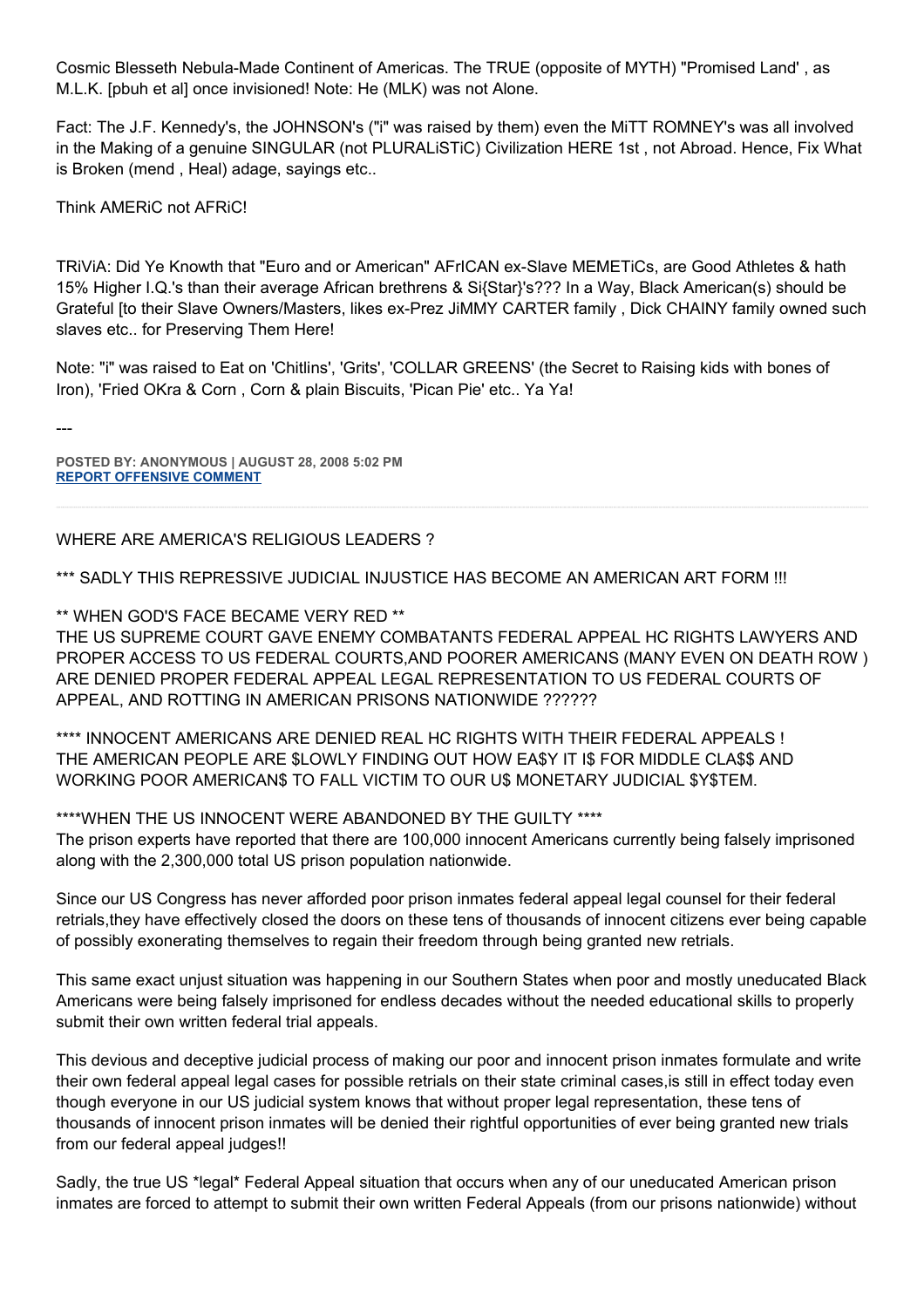the assistance of proper legal counsel, is that they all are in reality being denied their legitimate rights for Habeas Corpus and will win any future Supreme Court Case concerning this injustice!

For our judicial system and our US Congressional Leaders Of The Free World to continue to pretend that this is a real and fair opportunity for our American Middle Class and Working Poor Citizens, only delays the very needed future change of Federal Financing of all these Federal appeals becoming a normal formula of Our American judicial system.

It was not so very long ago that Public Defenders became a Reality in this country.Prior that legal reality taking place, their were also some who thought giving anyone charged with a crime a free lawyer was a waste of taxpayers \$\$.

This FACADE and HORROR of our Federal Appeal proce\$\$ is not worthy of the Greatest Country In The World!

\*\*\*GREAT SOCIETIES THAT DO NOT PROTECT EVEN THEIR INNOCENT, BECOME THE GUILTY!

A MUST READ ABOUT AMERICAN INJUSTICE:: 1) YAHOO AND 2) GOOGLE MANNY GONZALES THE KID THAT EVERYONE FORGOT IN THE CA PRISON SYSTEM. \*\* A JUDICIAL RIDE OF ONES LIFE !

lawyersforpooramericans@yahoo.com 424-247-2013

**POSTED BY: DOUGLAS FIELD | AUGUST 24, 2008 12:57 AM [REPORT OFFENSIVE COMMENT](mailto:blogs@washingtonpost.com?subject=On%20Faith%20Panelists%20Blog%20%20%7C%20%20DOUGLAS%20FIELD%20%20%7C%20%20Single-Issue%20Politics%20Betrays%20Multi-Issue%20Elections%20%20%7C%20%204508838&body=%0D%0D%0D%0D%0D================%0D?__mode=view%26_type=comment%26id=4508838%26blog_id=618)**

There is a big difference between spirituality and religion. Spirituality doesn't have any dogma, fiction, or perversion. Spirituality is simply based on everything being connected and part of one body, with One Being behind it all. This is what Jesus A Christ was trying to communicate. It is that simple.

Politics being how various needs and wants are expressed and met or obtained how combined efforts are implemented and what joint ventures are formed and funded. Politics should include the view that we are all one; part of the same body. Religion should not be involved in Politics because it has become perverse in the eyes of the Lord it has become the house of hypocrisy not the House of God.

What is disturbing is how fast both candidates were swept into the Illusion, each not daring to question the popular fiction.

CHURCH: a body or organization of religious believers

FAITH: a system of religious beliefs

There is no difference yet neither candidate questioned it and was able to see through the Illusion created by Rick Warren. In other words he was propagating a fiction.

RELIGION IS AN EGO CREATION NOT ONE OF SPIRIT - scripture says and we are warned that the Churches (institutionalized religion) are the Antichrist; which must be true if we have Faith in Scripture?

McCain with his understandable doubts about the existence of a God resulting from his experience in prison camp, and Obama doesn't really buy the Jesus died for our sins crap.

Jesus was a Jew and not a Christian. Furthermore the Christians should be thanking the Jews for crucifying Jesus since their act actually redeemed Christians, Jesus could have just committed suicide to die for your sins right?

What this character Jesus did was refuse to buy into the worlds fictions and he set the ultimate example of being steadfast in the truth.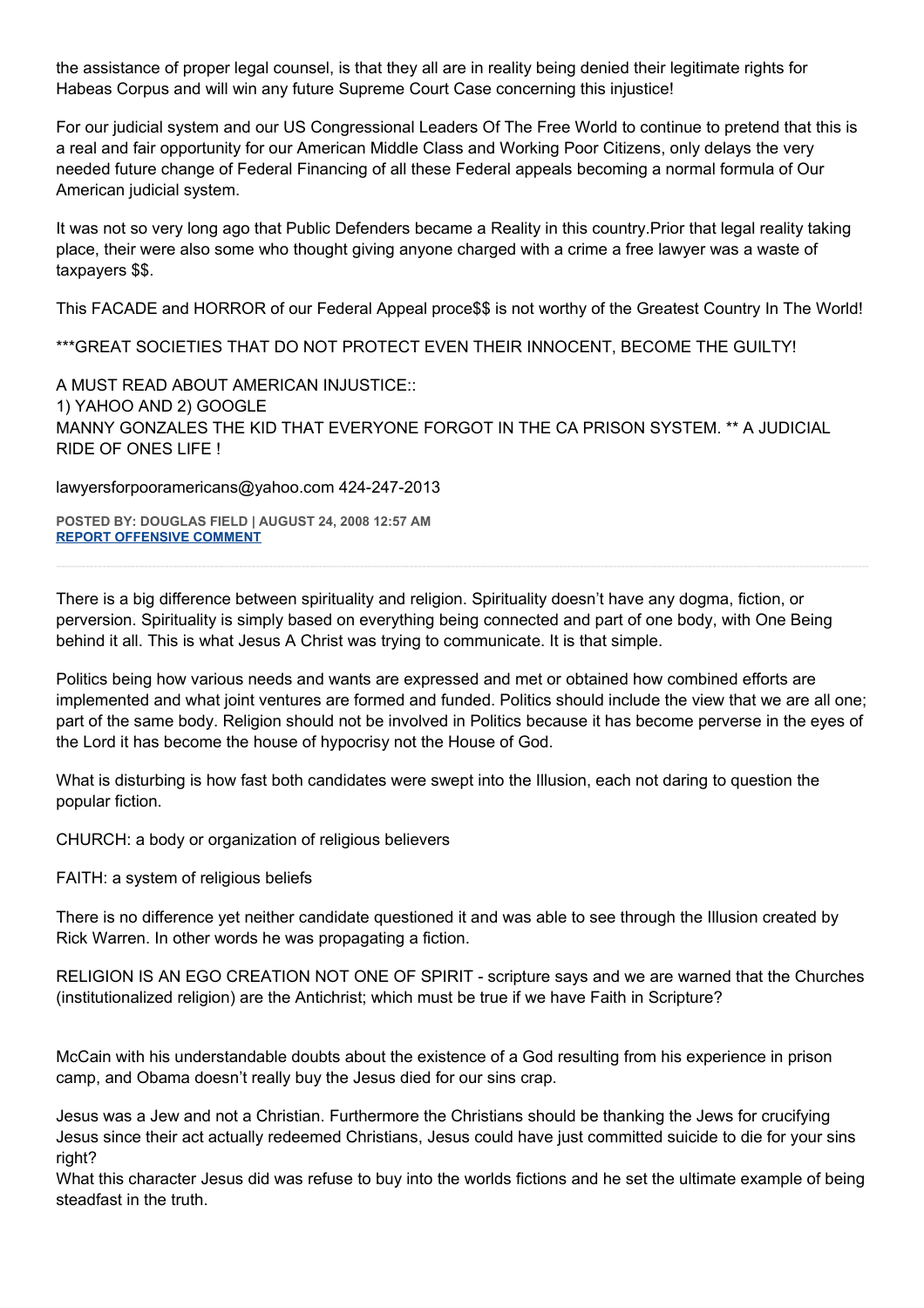Religion is one big fiction, and it was people protecting The Religion that crucified Jesus because he questioned the fiction and saw through it.

So if anyone really wants to honor Jesus, start ripping the fictions apart with your rational logical discerning minds and live steadfast in the truth, don't sell out to the ego empire.

Remember a divided people are a weak people. This is what allows 10,000 to take advantage and make subservient the other 300 million people in the United States.

Religion is being used to divide you amongst your selves, in the US and other countries. It is one of the most effective weapons of the source disconnected ego to protect it's fictional world. Religion is a behavioral control mechanism a producer of shame, guilt and irrational conformity.

Most people have no idea what love is, because love that comes with a condition is not love. There is only one source of love, and one can choose to be a channel for it or not.

Why die and go to Heaven when you can bring it to you?

If I recall correctly Jesus once said something like "I am in your world but not of your world". He was speaking of the world of fiction that most are living in which still persists today but looks like it is in it's end days and the Ego empire is going to fall.

Divine Source connected - Ego Divine Divine Source disconnected - Ego Bastard

Yes, faith meaning trust is a verb not a noun. The word has been perverted by the Ego and made into a false idol.

**POSTED BY: RICHARD THOMAS | AUGUST 21, 2008 1:40 AM [REPORT OFFENSIVE COMMENT](mailto:blogs@washingtonpost.com?subject=On%20Faith%20Panelists%20Blog%20%20%7C%20%20Richard%20Thomas%20%20%7C%20%20Single-Issue%20Politics%20Betrays%20Multi-Issue%20Elections%20%20%7C%20%204502967&body=%0D%0D%0D%0D%0D================%0D?__mode=view%26_type=comment%26id=4502967%26blog_id=618)**

"The polls haven't moved an inch since the debate."

Better check your ability to predict: this year is different:

"In what could be an ominous sign for Barack Obama just days before he is formally named the Democratic presidential nominee, a new CNN poll of polls out Tuesday shows the Illinois senator's lead over John McCain has been cut in half in recent days.

According to CNN's average of several recent national surveys, Obama's lead is now a slim 3 points over the Arizona senator, 46-43 percent — half of his advantage in a CNN poll of polls one week ago, and down from a high of 8 points in mid-July."

**<http://politicalticker.blogs.cnn.com/2008/08/20/cnn-poll-of-polls-obama-lead-cut-in-half-2/>**

**POSTED BY: EMMA | AUGUST 20, 2008 9:54 AM [REPORT OFFENSIVE COMMENT](mailto:blogs@washingtonpost.com?subject=On%20Faith%20Panelists%20Blog%20%20%7C%20%20emma%20%20%7C%20%20Single-Issue%20Politics%20Betrays%20Multi-Issue%20Elections%20%20%7C%20%204498207&body=%0D%0D%0D%0D%0D================%0D?__mode=view%26_type=comment%26id=4498207%26blog_id=618)**

"Everyone who wants to completely ban abortion in the U.S. should Google "El Salvador" and "abortion".

Why? Like Willis E Elliot- I actually was alive prior to 1973. I know what it is to live in America before Roe vs Wade.

**POSTED BY: EMMA | AUGUST 20, 2008 9:38 AM [REPORT OFFENSIVE COMMENT](mailto:blogs@washingtonpost.com?subject=On%20Faith%20Panelists%20Blog%20%20%7C%20%20emma%20%20%7C%20%20Single-Issue%20Politics%20Betrays%20Multi-Issue%20Elections%20%20%7C%20%204498143&body=%0D%0D%0D%0D%0D================%0D?__mode=view%26_type=comment%26id=4498143%26blog_id=618)**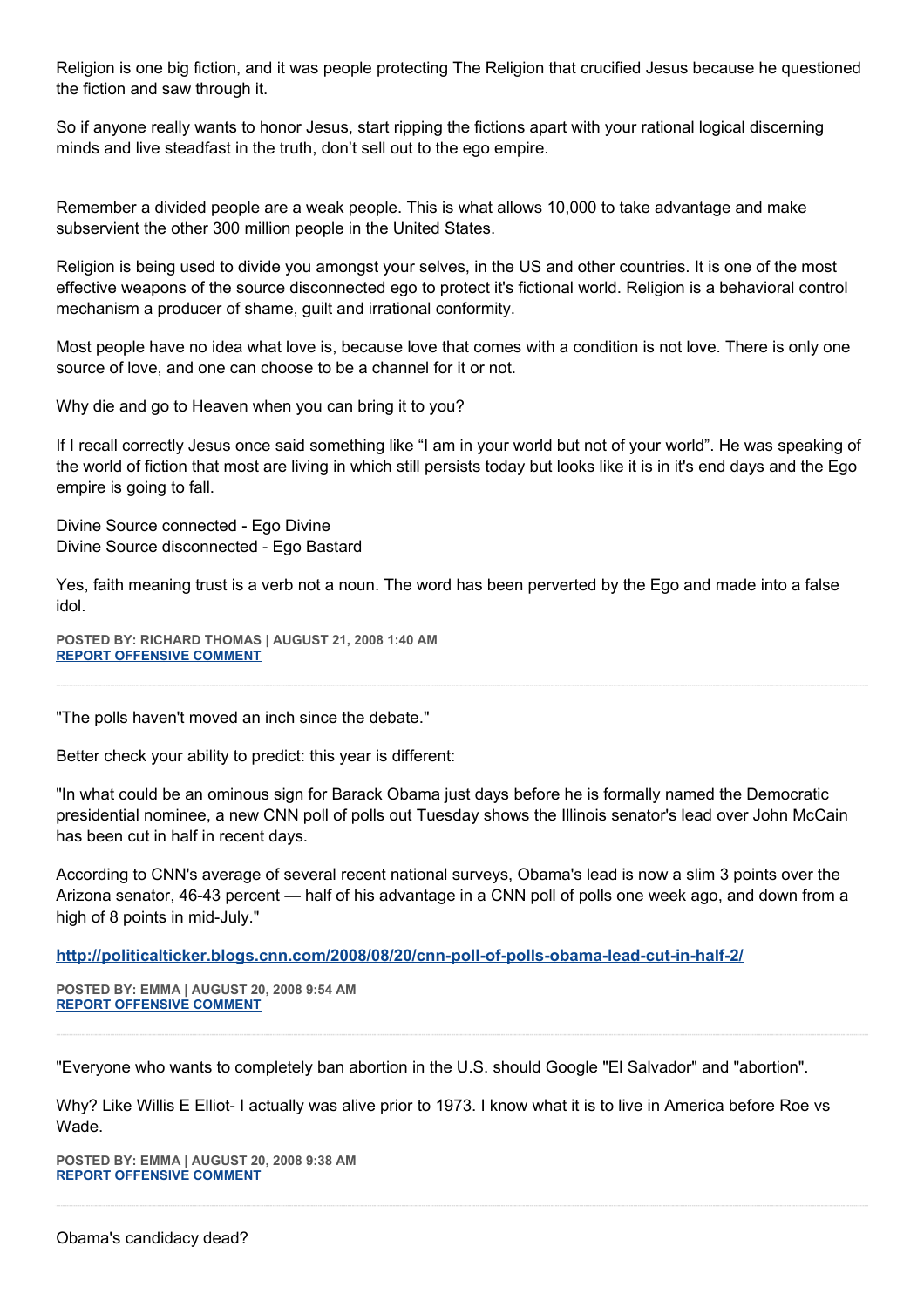Gee, Rev, I haven't met even a handful of people who watched all or part of the forum, but everyone I've run into has heard about Warren/McCain lying about being in the non-existent cone of silence.

As a religionist, I can understand that you imagine that the rest of the country awaits these events with bated breath, hangs on every word spoken and then analyze the thing to death. Might I remind you that this event was broadcast on a Saturday afternoon near summer's end, at a time when sports-loving Americans had the option of watching the Olympics, any number of baseball pennant races and a couple of golf tournaments on TV, that is, if they were even home at the time.

I was home, and I was watching TV, but even as an ardent Obama supporter, I was flipping over to the Olympics, missed much of what Obama had to say in real time and left McCain for good at his first pandering mention of 911.

The polls haven't moved an inch since the debate. Obama is still slightly ahead, and the conventions are looming.

Neither candidate need get too excited until after Labor Day, the time when the country as a whole finally decides to pay attention to the race.

**POSTED BY: MR MARK | AUGUST 19, 2008 7:03 PM [REPORT OFFENSIVE COMMENT](mailto:blogs@washingtonpost.com?subject=On%20Faith%20Panelists%20Blog%20%20%7C%20%20Mr%20Mark%20%20%7C%20%20Single-Issue%20Politics%20Betrays%20Multi-Issue%20Elections%20%20%7C%20%204493231&body=%0D%0D%0D%0D%0D================%0D?__mode=view%26_type=comment%26id=4493231%26blog_id=618)**

"McCain asked people to feel and Obama asked people to think. Obama's candidacy is dead."

No matter. The whole world is coming to an end in 2012.

**POSTED BY: L.KURT ENGELHART | AUGUST 19, 2008 5:33 PM [REPORT OFFENSIVE COMMENT](mailto:blogs@washingtonpost.com?subject=On%20Faith%20Panelists%20Blog%20%20%7C%20%20L.Kurt%20Engelhart%20%20%7C%20%20Single-Issue%20Politics%20Betrays%20Multi-Issue%20Elections%20%20%7C%20%204492601&body=%0D%0D%0D%0D%0D================%0D?__mode=view%26_type=comment%26id=4492601%26blog_id=618)**

Everyone who wants to completely ban abortion in the U.S. should Google "El Salvador" and "abortion". It's a pro-life paradise down there.

According to the NY Times:

El Salvador has not only a total ban on abortion but also an active law-enforcement apparatus — the police, investigators, medical spies, forensic vagina inspectors and a special division of the prosecutor's office responsible for Crimes Against Minors and Women, a unit charged with capturing, trying and incarcerating an unusual kind of criminal.

**POSTED BY: ATHENA | AUGUST 19, 2008 5:09 PM [REPORT OFFENSIVE COMMENT](mailto:blogs@washingtonpost.com?subject=On%20Faith%20Panelists%20Blog%20%20%7C%20%20Athena%20%20%7C%20%20Single-Issue%20Politics%20Betrays%20Multi-Issue%20Elections%20%20%7C%20%204492449&body=%0D%0D%0D%0D%0D================%0D?__mode=view%26_type=comment%26id=4492449%26blog_id=618)**

Obama gave the sound answers from a biblical point of view, McCain gave us sound bites that are in fact on the wrong side of the Bible.

"We are the best at helping our brothers" sounds a lot like the Pharisee who prayed "Thank you Lord that I am not like them." "We have failed to help the least of them" sounds more like "Lord have mercy on me, a sinner."

We defeat evil? Only God has the power to defeat evil if it is His will to do so for those who confront it in His name (as Obama correctly recognized our role).

Life begins at conception? (that's not only above Obama's pay grade, it's above Warren's - the saints were unable to resolve the question). McCain thinks he's God. At least Obama only thinks he's president.

And it wasn't as responsive to the question as Obama's response was. Defining the beginning of life won't do a thing to end abortion. The question is whether we believe that a woman who has one should be sentenced for murder. If not, then it's legal. (There is no such thing as a law that has no penalty). Does anything less make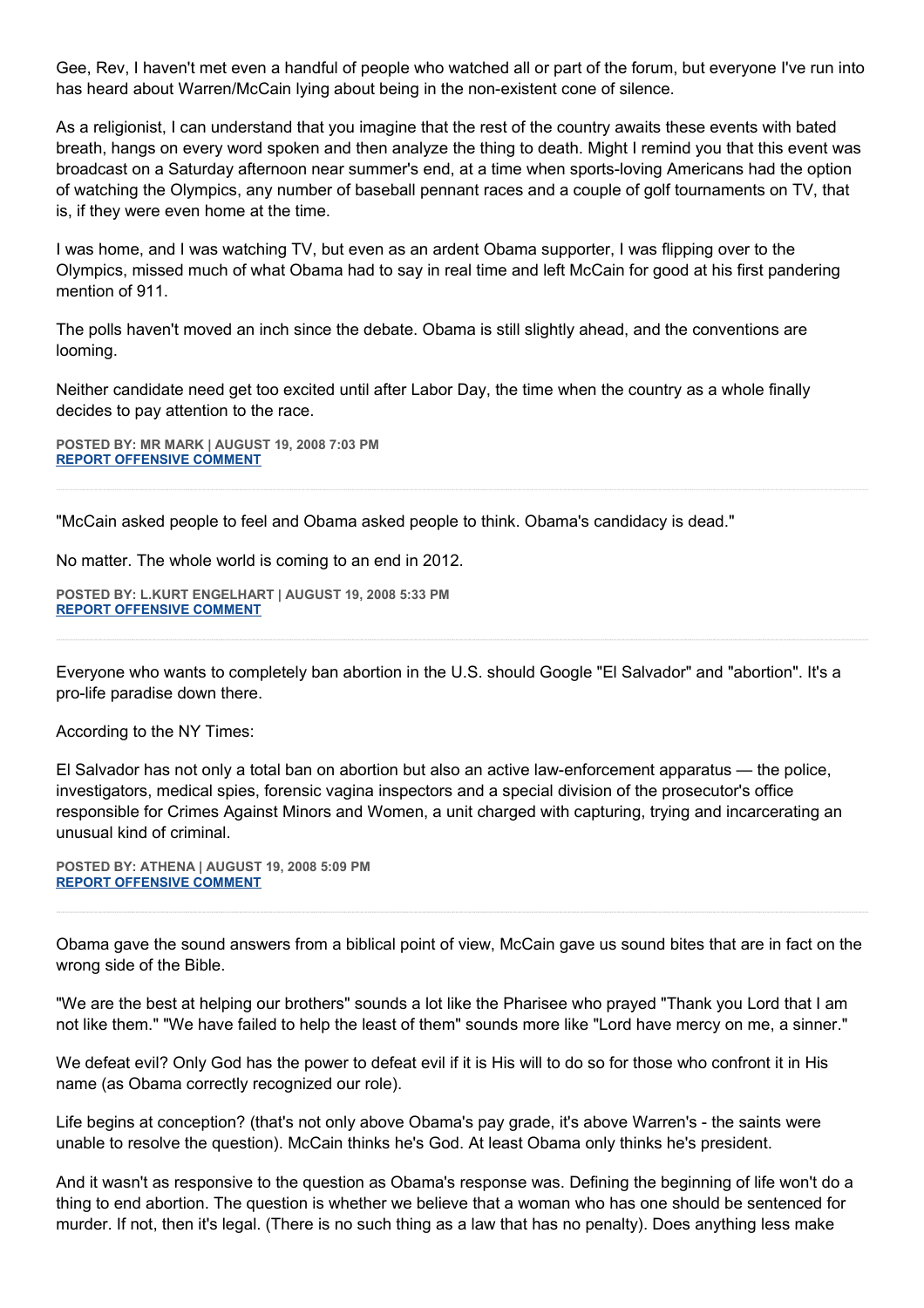sense? 90 days for a misdemeanor? if it's a felony at all, our daughters will be deprived of their civil rights and unable to get jobs for the rest of their lives.

I would like a politician to say that it hardly matters when life begins, because it is morally reprehensible to terminate a pregnancy at any stage (whether the soul has arrived, or is about to arrive hardly matters), and that there is only one goal, to make it absolutely unnecessary for any woman to ever consider abortion to be the better choice. That requires pastors who do not judge, parishioners who do not shun, parents who do not disown, friends who do not ridicule, and a society that makes adoption or keeping the child feasible.

If we succeed in that, then in fact punishing a woman who has an abortion anyway is more defensible than it is now. But not until.

An abortion is the failure of all of the above, not the absence of strict constructionists on the Supreme Court.

I think the pro life crowd should shut up about the moment of conception and the Supreme Court, and get off their butts and do something to stop abortion.

**POSTED BY: JOET | AUGUST 19, 2008 3:00 PM [REPORT OFFENSIVE COMMENT](mailto:blogs@washingtonpost.com?subject=On%20Faith%20Panelists%20Blog%20%20%7C%20%20JoeT%20%20%7C%20%20Single-Issue%20Politics%20Betrays%20Multi-Issue%20Elections%20%20%7C%20%204491629&body=%0D%0D%0D%0D%0D================%0D?__mode=view%26_type=comment%26id=4491629%26blog_id=618)**

Suppose America had no abortions and no birth control. We would now probably have more than a billion American citizens. Would this be good?

Imagine dozens of American cities with a population of 20 million or more like Mexico City.

**POSTED BY: KIRK MUSE | AUGUST 19, 2008 12:19 PM [REPORT OFFENSIVE COMMENT](mailto:blogs@washingtonpost.com?subject=On%20Faith%20Panelists%20Blog%20%20%7C%20%20Kirk%20Muse%20%20%7C%20%20Single-Issue%20Politics%20Betrays%20Multi-Issue%20Elections%20%20%7C%20%204490524&body=%0D%0D%0D%0D%0D================%0D?__mode=view%26_type=comment%26id=4490524%26blog_id=618)**

" McCain was unfair: most of the time, he was facing the audience and stump-speaching, trying to capture the evangelicals for himself "

A politician pandering to an audience? Oh the Humanities! Alert the media! Stop the presses! I assure you sir, both politicians were there for exactly the same reason, to get votes. Obama and McCain may have differences in style, and may be pandering to slightly different sub-groups, but I assure you neither of them were there just to have a candid conversation. Fair/Unfair? Your bias is showing.

**POSTED BY: POSSUM: | AUGUST 19, 2008 11:53 AM [REPORT OFFENSIVE COMMENT](mailto:blogs@washingtonpost.com?subject=On%20Faith%20Panelists%20Blog%20%20%7C%20%20Possum:%20%20%7C%20%20Single-Issue%20Politics%20Betrays%20Multi-Issue%20Elections%20%20%7C%20%204490340&body=%0D%0D%0D%0D%0D================%0D?__mode=view%26_type=comment%26id=4490340%26blog_id=618)**

The teachings of Jesus Christ are difficult, even severe. Self-inflicted angst over an absurd matter such as whendoes-life-begin, isn't really what Christ has asked of us. It has always bothered me that conservative, pro-life people have an exaggerated sense of morality on the issue of abortion, and endless empathy for the suffering of the unborn, but they really don't seem to like poor people at all, and even insist that poverty is a just reward that bad and sinful people must surely deserve. And that therefore, unwed mothers, and impoverished children, and poor people, in general, (who definitely are, beyond a reasonable doubt, human beings) are not really entitled to the same concern and empathy that is so lavishly extended to the unborn.

Isn't it true that to show concern for the unborn is merely to feel for them without real feeling, and to cry for them without real grief, and then to swear that ones duty is done? But to show concern for real, fully formed, people who have already passed from unborn to born, and from infancy into childhood, and from childhood into adulthood, and from adulthood into old age, you must actually do something—some kind of action, some physical extension of assistance, which may in fact involve some real self-sacrifice, something that might possibly rouse the notice of Jesus.